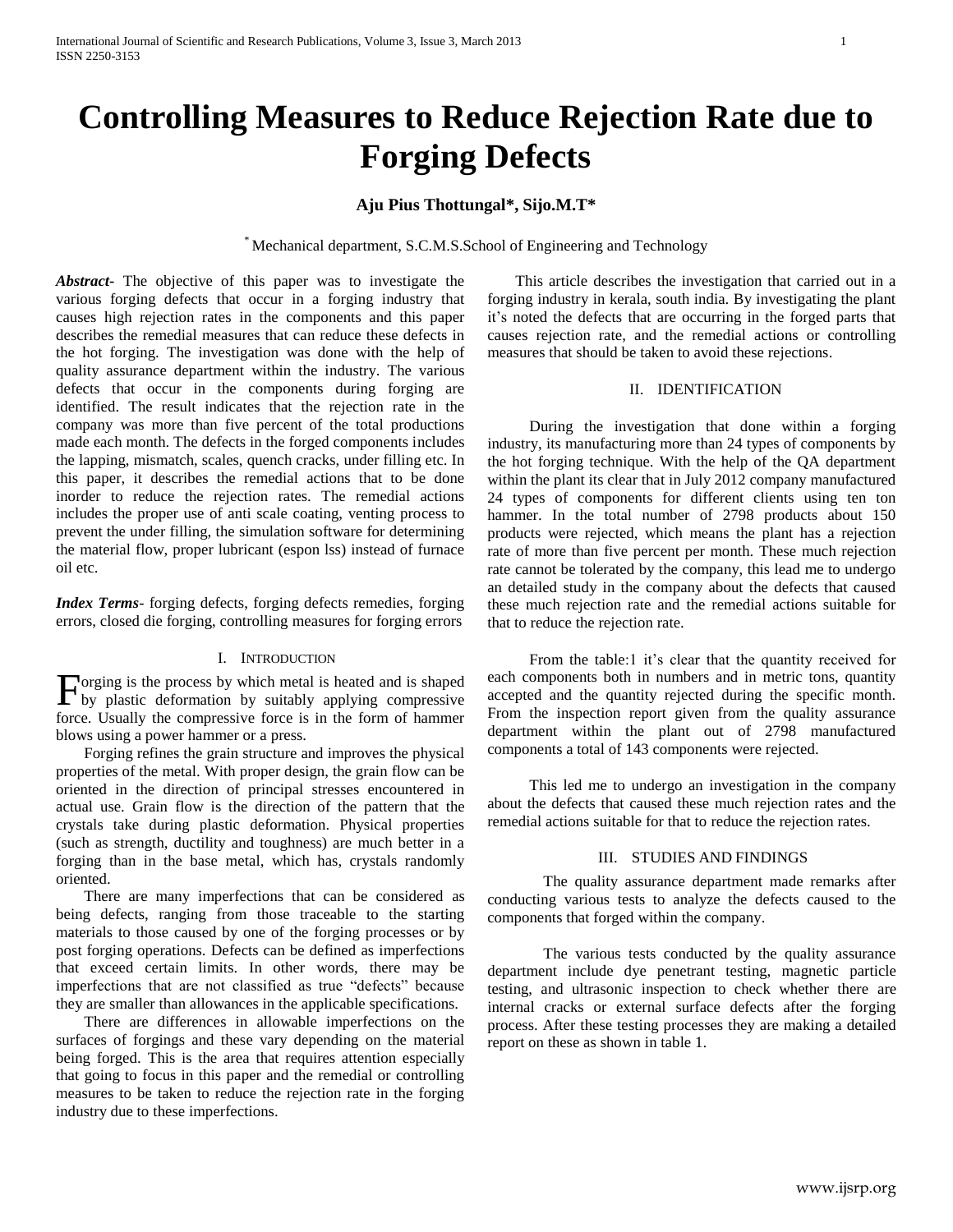## **INSPECTION REPORT FOR MONTH JULY 2012**

| Sl no.         | item                    | Quantity<br>received |                   | Quantity<br>accepted |                        | Qty<br>rejec     |
|----------------|-------------------------|----------------------|-------------------|----------------------|------------------------|------------------|
|                |                         |                      |                   |                      |                        | ted              |
|                |                         | No.s                 | $\mathbf{M}$      | No.s                 | М                      | No.s             |
|                |                         |                      | tons              |                      | tons                   |                  |
| $\mathbf{1}$   | 680 bevel               | 119                  | 16.0              | 118                  | 15.9                   | $\mathbf{1}$     |
|                | pinion                  |                      | 7                 |                      | 3                      |                  |
| $\overline{2}$ | 786 crank shaft         | 155                  | 17.8              | $\overline{155}$     | 17.8                   | $\boldsymbol{0}$ |
|                | gear                    |                      | 3                 |                      | 3                      |                  |
| 3              | 254 saddle              | 101                  | $\overline{11.1}$ | $\overline{62}$      | 6.82                   | 39               |
|                |                         |                      | 1                 |                      |                        |                  |
| $\overline{4}$ | 833 coupling            | 42                   | 3.23              | $\overline{39}$      | $\overline{3}$         | $\overline{3}$   |
| 5              | 819 pylon               | $\overline{20}$      | 0.59              | $\overline{18}$      | .53                    | $\overline{2}$   |
| 6              | $\overline{621}$ saddle | 10                   | 1.55              | 10                   | 1.55                   | $\boldsymbol{0}$ |
| $\overline{7}$ | 807 integral            | 58                   | 10.2              | 58                   | 10.2                   | $\boldsymbol{0}$ |
|                | axle arm                |                      | 1                 |                      | 1                      |                  |
| 8              | 794 cam shaft<br>gear   | 55                   | 3.96              | $\overline{55}$      | 3.96                   | $\theta$         |
| 9              | 256 crank shaft<br>gear | 39                   | 2.34              | 39                   | 2.34                   | $\mathbf{0}$     |
| 10             | 496 rod wheel<br>arm    | 180                  | 7.38              | 180                  | 7.38                   | $\boldsymbol{0}$ |
| 11             | $175$ con rod           | 635                  | 25.8<br>4         | 549                  | 22.3<br>$\overline{4}$ | 86               |
| 12             | 855 gear                | 25                   | 11.2<br>5         | 20                   | $\overline{9}$         | $\overline{5}$   |
| 13             | 55 valve body           | 200                  | 21.4              | 200                  | 21.4                   | $\boldsymbol{0}$ |
| 14             | 263 cam shaft           | 81                   | 11.3              | 81                   | 11.3                   | $\Omega$         |
|                | gear                    |                      | $\overline{4}$    |                      | $\overline{4}$         |                  |
| 15             | 837 gear                | 55                   | 18.1<br>5         | 54                   | 17.8<br>$\overline{c}$ | $\mathbf{1}$     |
| 16             | 814 companion<br>flange | 63                   | 4.28              | 63                   | 4.28                   | $\boldsymbol{0}$ |
| 17             | 779 gear                | 250                  | 14.8<br>8         | 250                  | 14.8<br>8              | $\boldsymbol{0}$ |
| 18             | 958 mf center           | 37                   | 4.51              | 37                   | 4.51                   | $\theta$         |
| 19             | 959 mf inter            | 15                   | 1.38              | 15                   | 1.38                   | $\boldsymbol{0}$ |
| 20             | 960 mf end              | 15                   | 1.58              | 15                   | 1.58                   | $\boldsymbol{0}$ |
| 21             | 527 d cage              | 113                  | 2.6               | 111                  | 2.55                   | 2                |
| 22             | 127 valve body          | 200                  | 36.6              | 200                  | 36.6                   | $\boldsymbol{0}$ |
| 23             | 219 mb cap              | 285                  | 19.3<br>8         | 281                  | 19.3<br>8              | 4                |
| 24             | 272 gear                | 45                   | 8.28              | $\overline{45}$      | 8.28                   | $\boldsymbol{0}$ |
| total          |                         | 2798                 | 255.<br>74        | 2655                 | 244.<br>89             | 143              |

Table 1: inspection report by the QA department for month July

By plotting the defects that caused on the components graphically the figure 1 shows it. From the graph we can get a clear idea that out of 24 components a total of 14 components are affected by the unfilling and scale pits which are the major defects. The other major defects are mismatch, lapping, oversize in the forged components.



Figure 1: graphical representation defects presented in the components

## IV. TECHNIQUES USED BY QUALITY ASSURANCE DEPARTMENT TO ANALYZE THE DEFECTS DURING FORGING

## A: GREEN STAGE

There are several techniques that used for check the defects that caused in that forged components. It may be in hot stage or it may be in green stage. The green stage checking is done after the forged components are cooled.

- 1. Dye penetrant inspection
- 2. Magnetic particle inspection
- 3. Ultrasonic inspection

#### 1. DYE PENETRANT INSPECTION

Dye penetrant inspection (DPI), also called liquid penetrant inspection (LPI) or penetrant testing (PT), is a widely applied and low-cost inspection method used to locate surfacebreaking defects in all [non-porous](http://en.wikipedia.org/wiki/Porosity) materials (metals, plastics, or ceramics). The penetrant may be applied to all non-ferrous materials and ferrous materials; although for ferrous components [magnetic-particle inspection](http://en.wikipedia.org/wiki/Magnetic-particle_inspection) is often used instead for its subsurface detection capability. LPI is used to detect casting, forging and welding surface defects such as hairline cracks, surface [porosity,](http://en.wikipedia.org/wiki/Porosity) leaks in new products, and [fatigue cracks](http://en.wikipedia.org/wiki/Fatigue_crack) on inservice components.

#### 2. MAGNETIC PARTICLE INSPECTION

Magnetic particle inspection (MPI) is a [non-destructive](http://en.wikipedia.org/wiki/Non-destructive_testing)  [testing](http://en.wikipedia.org/wiki/Non-destructive_testing) (NDT) process for detecting surface and slightly subsurface discontinuities in [ferroelectric materials](http://en.wikipedia.org/wiki/Ferroelectricity) such as [iron,](http://en.wikipedia.org/wiki/Iron) [nickel,](http://en.wikipedia.org/wiki/Nickel) [cobalt,](http://en.wikipedia.org/wiki/Cobalt) and some of their [alloys.](http://en.wikipedia.org/wiki/Alloys) The process puts a magnetic field into the part. The piece can be magnetized by direct or indirect magnetization. Direct magnetization occurs when the electric current is passed through the test object and a magnetic field is formed in the material. Indirect magnetization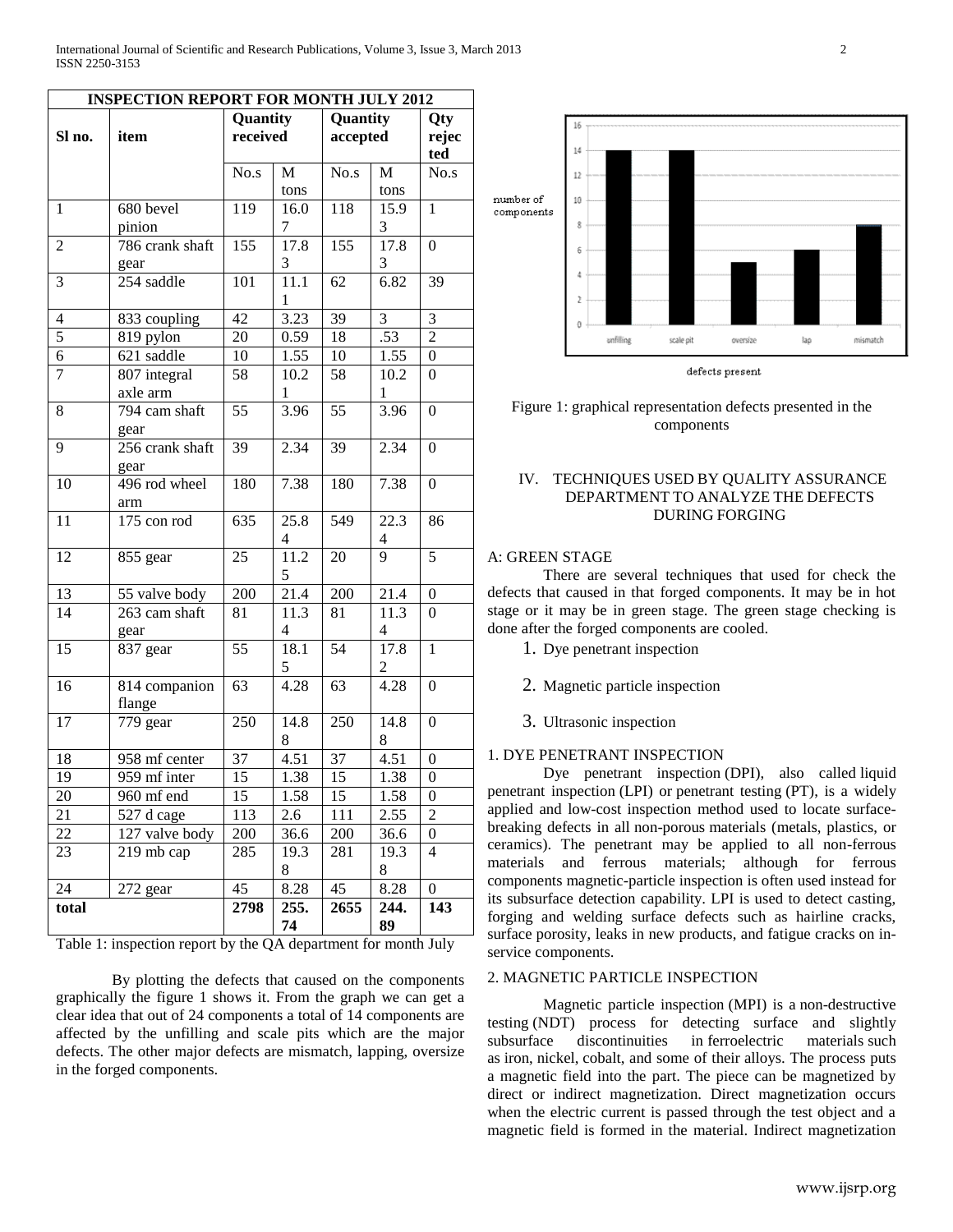occurs when no electric current is passed through the test object, but a magnetic field is applied from an outside source. The magnetic lines of force are perpendicular to the direction of the electric current which may be either [alternating current](http://en.wikipedia.org/wiki/Alternating_current) (AC) or some form of [direct current](http://en.wikipedia.org/wiki/Direct_current) (DC) (rectified AC). The presence of a surface or subsurface discontinuity in the material allows the [magnetic flux](http://en.wikipedia.org/wiki/Magnetic_flux) to leak, since air cannot support as much magnetic field per unit volume as metals. Ferrous iron particles are then applied to the part. The particles may be dry or in a wet suspension. If an area of flux leakage is present the particles will be attracted to this area. The particles will build up at the area of leakage and form what is known as an indication. The indication can then be evaluated to determine what it is, what may have caused it, and what action should be taken, if any.



Figure 2: magnetic particle inspection

## 3. ULTRASONIC TESTING

In ultrasonic testing, an ultrasound transducer connected to a diagnostic machine is passed over the object being inspected. The transducer is typically separated from the test object by a couplant (such as oil) or by water, as in immersion testing.There are two methods of receiving the ultrasound waveform, reflection and attenuation. In reflection (or pulse-echo) mode, the transducer performs both the sending and the receiving of the pulsed waves as the "sound" is reflected back to the device. Reflected ultrasound comes from an interface, such as the back wall of the object or from an imperfection within the object. The diagnostic machine displays these results in the form of a signal with an amplitude representing the intensity of the reflection and the distance, representing the arrival time of the reflection. In attenuation (or through-transmission) mode, a transmitter sends ultrasound through one surface, and a separate receiver detects the amount that has reached it on another surface after traveling through the medium. Imperfections or other conditions in the space between the transmitter and receiver reduce the amount of sound transmitted, thus revealing their presence. Using the couplant increases the efficiency of the process by reducing the losses in the ultrasonic wave energy due to separation between the surfaces.

## B: HOT STAGE

There are several techniques that used for check the defects that caused in that forged components .Hot stage checking consists of the analysis of forged part at the stage of forging itself. In this it will thoroughly inspect the laps, scale pits, unfilling, cracks, and mismatch by directly. And for control the dimensions we will use the GO and NO-GO gauges.

## DEFECTS DURING FORGING ANALYZED BY THE QUALITY ASSURANCE DEPARTMENT

## 1. UNFILLED SECTION

Some section of the die cavity is not completely filled by the flowing metal or Metal does not fill the recesses of the die completely. Its mainly due to the improper design of the die. This unfilling process is occurring due to following.

- improper design of the forging die .
- improper material flow in the die.
- air, gas or lubricant being trapped in a corner feature of a forging dies.

#### 2. LAPS AND FOLD

A lap is defined as surface to surface contact in the workpiece when the surface of the workpiece folds or collapses on itself. A section of the workpiece flowing into itself.A "flowby" in which the workpiece surface is in contact with a die and is subsequently pulled away by a tensile stress component and closes on itself."Peeling" that can form when the surface of a billet or preform is sheared by a die, resulting in an area of localized folding. A die corner is frequently involved, as it forces material ahead of a moving contact region, without significant subsurface deformation. This defect can be the result of a poor design or inadequate process control.



Figure 3: laps formed in the component during forging

## 3. SCALE PITS

The oxidation and decarburization of steel take place when steel components are heated in the presence of air or products of combustion. Undesired and excessive oxidation can lead to problems such as scale pit marks, dimensional changes, poor surface finish, rejections and quench cracking. Additionally, these problems may lead to the need for expensive operations like shot blasting, machining and acid pickling. Protection against scaling and decarburization is achieved by heating in molten salts, fluidized-bed furnaces, protective gaseous media or vacuum. These measures demand heavy capital investment,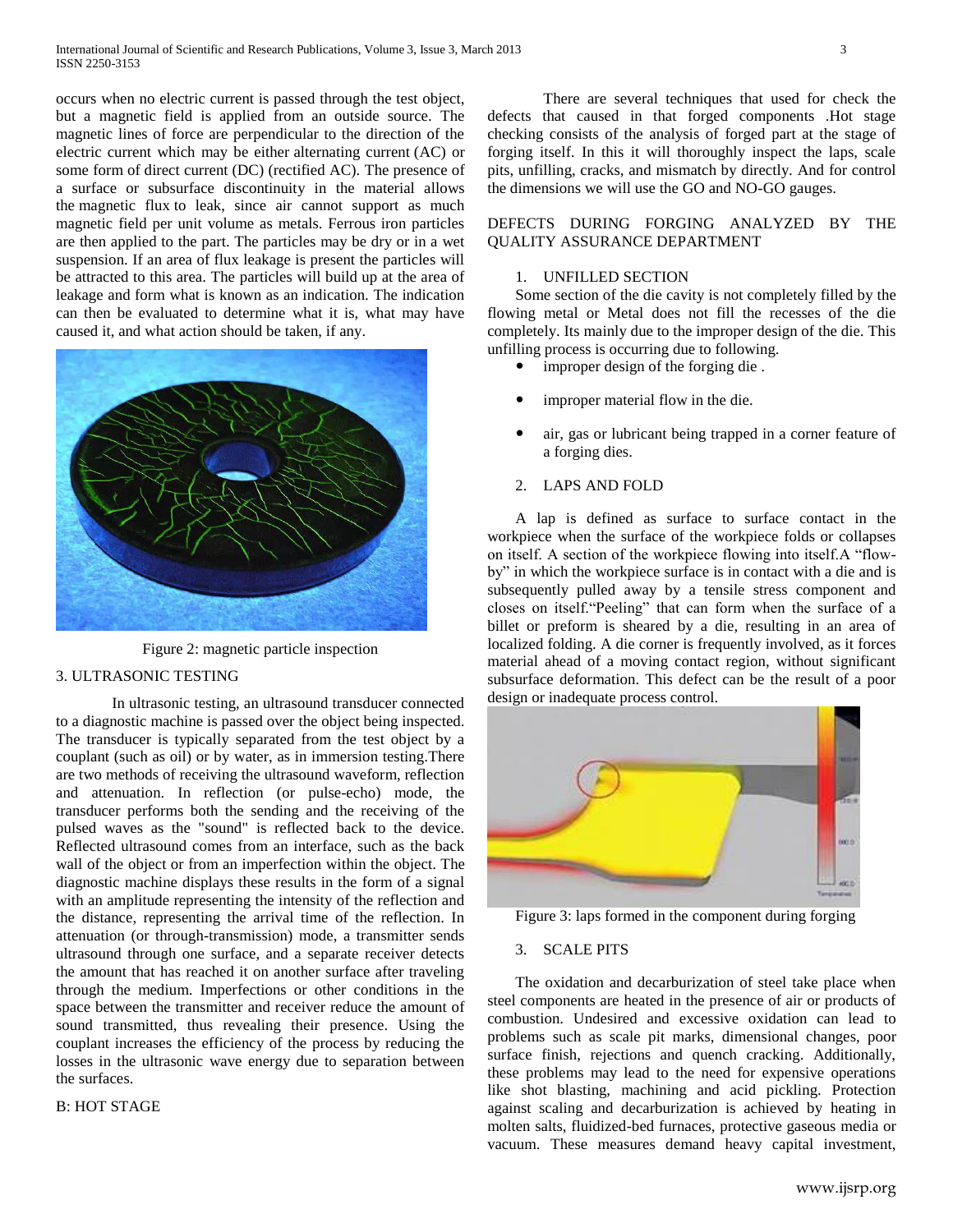International Journal of Scientific and Research Publications, Volume 3, Issue 3, March 2013 4 ISSN 2250-3153

highly skilled personnel and special safety precautions. Many companies cannot afford them, yet they are under mounting pressure to prevent oxidation and decarburization.

## 4. QUENCH CRACKS

Forgings such as knuckle joints and crankshafts, when heat treated in furnaces of oxidizing atmosphere, are susceptible to quench cracking. Quench cracks appear when stresses generated during quenching are greater than the tensile strength of thin sections of the forging. Chrome-moly grades of steel are most susceptible to quench cracks, which usually occur in the gear-end portion of the crankshaft. By coating the gear-end with an antiscale coating, the cracking is prevented.

![](_page_3_Picture_4.jpeg)

Figure2: Quench cracks

- Overheating during the austenitizing portion of the heat treatment cycle can coarsen normally fine grained steels. coarse grained steels increase hardening depth and are more prone to quench cracking than fine grain steels. Avoid overheating and overly long dwell times while austenitizing.
- Improper quenchant. Yes, water, brine, or caustic will get the steel "harder." If the steel is an oil hardening steel, the use of these overly aggressive quenchants will lead to cracking.
- Too much time between the quenching and the tempering of the heat treated parts. A common misconception is that quench cracks can occur only while the piece is being quenched. This is not true. If the work is not tempered right away, quench cracks can (and will) occur.

## 5. MISMATCH

Mismatch is occurring due to the deflection or the movements caused in the upper die and lower die from its centre due to the repeated blows. The die here is examined after a large batch of components being forged. We have to examine the die, its position periodically to identify the deflection caused in the dies.

![](_page_3_Figure_11.jpeg)

Figure 3: cause and effect diagram for the rejection rate

The figure shows the cause and effect diagram of the forging defects and its causes as shown in the figure 3.

## V. RESULTS AND DISCUSSIONS

#### REMEDIAL ACTIONS TO BE TAKEN

#### 1. USE ANTI-SCALE COATING

An anti-scale coating, which we call ESPON, is applied on components or billets to be heated before charging them into the furnace. Care is taken to apply a uniform coating by brushing, dipping or spraying. The coating is then allowed to dry for 30 minutes at ambient temperature of 35°C. This anti-scale coating acts as a barrier to the basic reactions of oxidation and decarburization. To prevent scaling and decarburization, care is taken to apply a uniform coating layer on the component. The coating also reduces decarburization on billets and ingots during hot-forging and hot-rolling operations. Heat transfer from the heating medium to the metal is unaffected by the coating. Additionally, the coating has no reaction with the steel surface and no release of toxic fumes during use, heat treatment or storage. The coating is nonhazardous and economical to use.

Benefits:

- Prevention of Quench Cracks Forgings such as knuckle joints and crankshafts, when heat treated in furnaces of oxidizing atmosphere, are susceptible to quench cracking. Quench cracks appear when stresses generated during quenching are greater than the tensile strength of thin sections of the forging. Chrome-moly grades of steel are most susceptible to quench cracks, which usually occur in the gear-end portion of the crankshaft.By coating the gear-end with an anti-scale coating, the cracking is prevented.
- Reduction in Shot-Blasting Time After Heat Treatment Operations like shot blasting, grinding and pickling are expensive and time-consuming procedures. They are necessary to remove scaling from components and to enhance the product's aesthetic appeal, but they do not add value to the product. These operations can be substantially reduced if a coating is applied to components before heat treatment.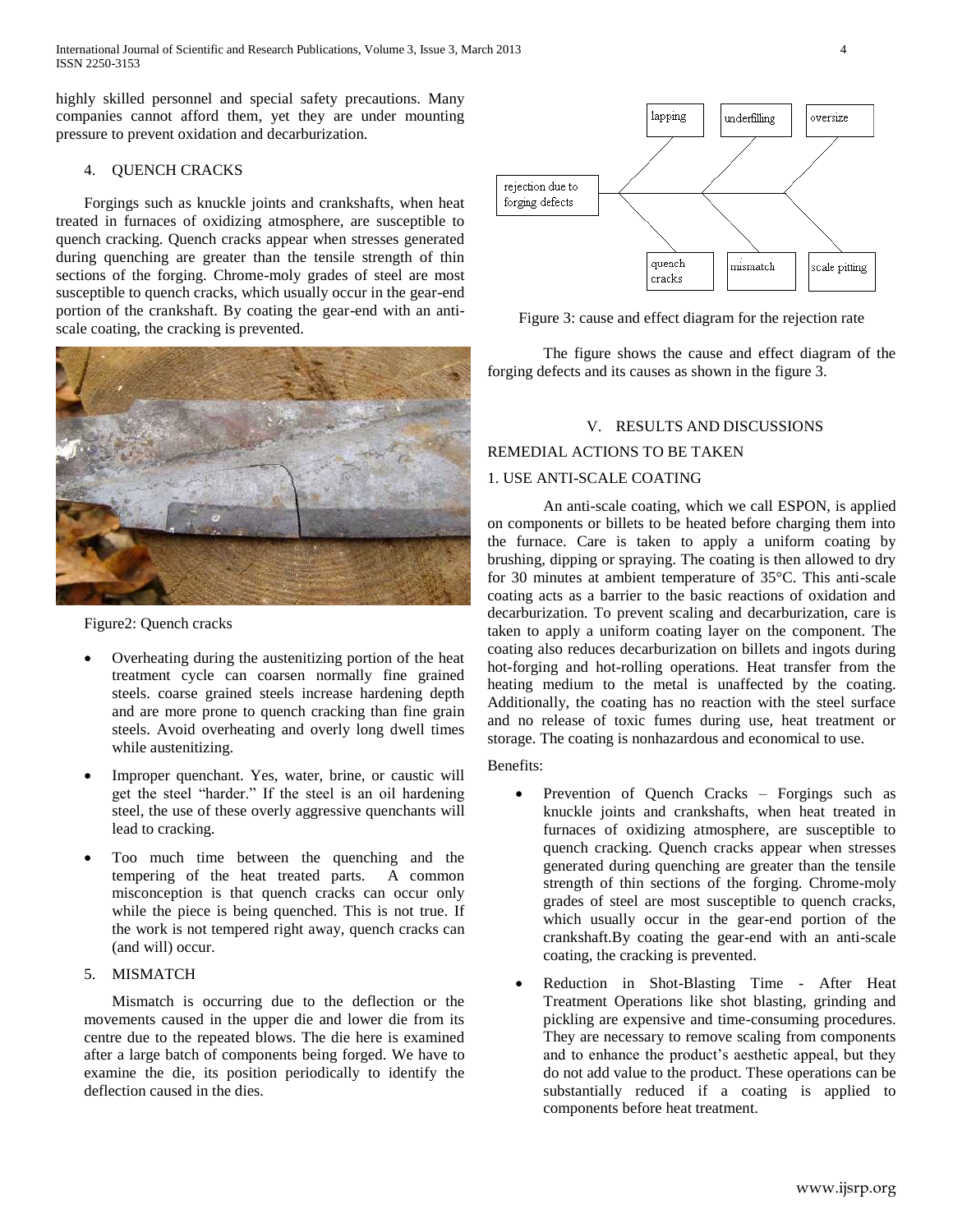Reducing Decarburization During Hot Forging and Hot Rolling – During the hot rolling of special grades of steel in which decarburization needs to be kept in check, unforeseen conditions like mill breakdown and unplanned downtime may arise. Even when the plant is closed for a weekly holiday, the furnace may be shut off abruptly, leaving billets inside. Billets left in the furnace are subjected to prolonged heating, leading to decarburization. Applying an anti-scale coating ensures that billets are protected from decarburization.

## 2. VENTING TO PREVENT UNDERFILLING

Underfilling is typically a problem when a large part is manufactured on a small press with a less-than-optimum preform geometry. Smaller equipment does not provide the option of overpowering a less-than-optimum design or leave much margin for process variation. Depending on the equipment, force, power, speed or energy can be the culprit for an underfill. a steel forging being produced on an undersized hydraulic press. Because the press is slow, there is significant chilling of the work piece, as indicated by the temperature profiles in the figure. This causes the flow strength of the steel to increase and require more force to deform it. Because of its small size, the press will stall before the component is completely forged, leaving an underfilled region. To avoid this, equipment of the right capacity must be used.

Venting: Underfills can also result from air, gas or lubricant being trapped in a corner feature of a forging. These can be eliminated by a redesigned preform, which provides a vent for gas, or by adding corner closure to the final forging. The ideal gas law can be used to describe the behavior of gas being compressed in a die corner

## 3.USE SIMULATION SOFTWARE FOR THE MATERIAL FLOW

During open-die forging or forging without any die contact, the work piece may flow in a manner that is different from the design plan. Even though we would like the material to flow in a prescribed manner, if it is unconstrained it may move in an undesirable fashion, leaving a part that does not meet the customer's specifications. This type of material movement is not random or arbitrary and will take the path of least resistance in determining its flow. Simulation programs can aid the forger in understanding actual material flow. These packages incorporate the flow along the path of least resistance within their calculations and provide a detailed view of the actual geometry that a part would take when the dies do not provide constraint.

Simulation programs: It can be effectively used to see the formation of defects. These tools allow the forger to "see" inside the die and the work piece during deformation. The simulation tool can also provide a serial view of the process dynamics in both forward and backward directions. These can provide the forger with significant insights into the origin and evolution of the geometrical defects that are described in this paper.

Simulation has allowed us to clearly illustrate die designs that contribute to geometrical defects of laps and

underfills. The programs also allow the forging engineer to test a number of "what if" scenarios without having to actually sink a die and run tests in the forge shop.

Today there are some simulation software to analyse this forging operation. For example: quantor form, forge 3D etc

## 4. PROPER LUBRICANT (ESPON LSS)

Many forge shops in India use furnace oil as "lubricant". They are realizing day by day that it is a wrong practice. First of all, furnace oil is not a lubricant. When it comes in contact with

the die surface which is at temperatures up to  $500^{\circ}$  C, the hydrocarbons present in it burn out partially. The gas pressure generated between the forged component and the die wall give rise to hairline cracks. These cracks grow fast during subsequent operations of the forging hammer or press. The serrations so generated in the die cavity impair the surface finish of the forgings. Due to incomplete combustion of the hydrocarbons, a lot of smoke is generated. Sulphur present in the furnace oil enhances pungent smell of the smoke. This smoke is carcinogenic. Workmen feel tired soon and their efficiency is affected. Pollution Control Board would raise serious objections to the use of furnace oil for swabbing the dies.

## 5. CORRECT DIE DESIGN

A "flow-by" in which the work piece surface is in contact with a die and is subsequently pulled away by a tensile stress component and closes on itself.

"Peeling" that can form when the surface of a billet or preform is sheared by a die, resulting in an area of localized folding. A die corner is frequently involved, as it forces material ahead of a moving contact region, without significant subsurface deformation. This defect can be the result of a poor design or inadequate process control.

Flow localization that can also show up as a forging lap in alloys where flow softening exists. Most laps are resolved by changing the forging preform, forged shape or process. The prevention of laps is primarily a process-design issue due to improper preform geometry or improper impression geometry.

- Proper draft, corner radius and fillet.
- Reduction of friction by the use of polished dies and suitable lubrication.
- By grinding the die in the curved edges before us

## VI. CONCLUSION

In this paper it's described the different factors for effective forging is studied and the remedial actions that required for controlling the rejection rates due to forging defects.By the proper usage of anti scale coating, proper lubricant, proper design of dies by polishing and grinding, and use the simulation programs for monitoring the material flow inside the dies. Thus it will be very useful in control the forging defects effectively.

#### ACKNOWLEDGMENT

The authors would like to thank Mr. SurendranEngineer in-charge and Mr. A V Mohanan, Manager heat treatment lab, Steel & Industrial Forgings Ltd. (SIFL), Thrissur, Kerala, India